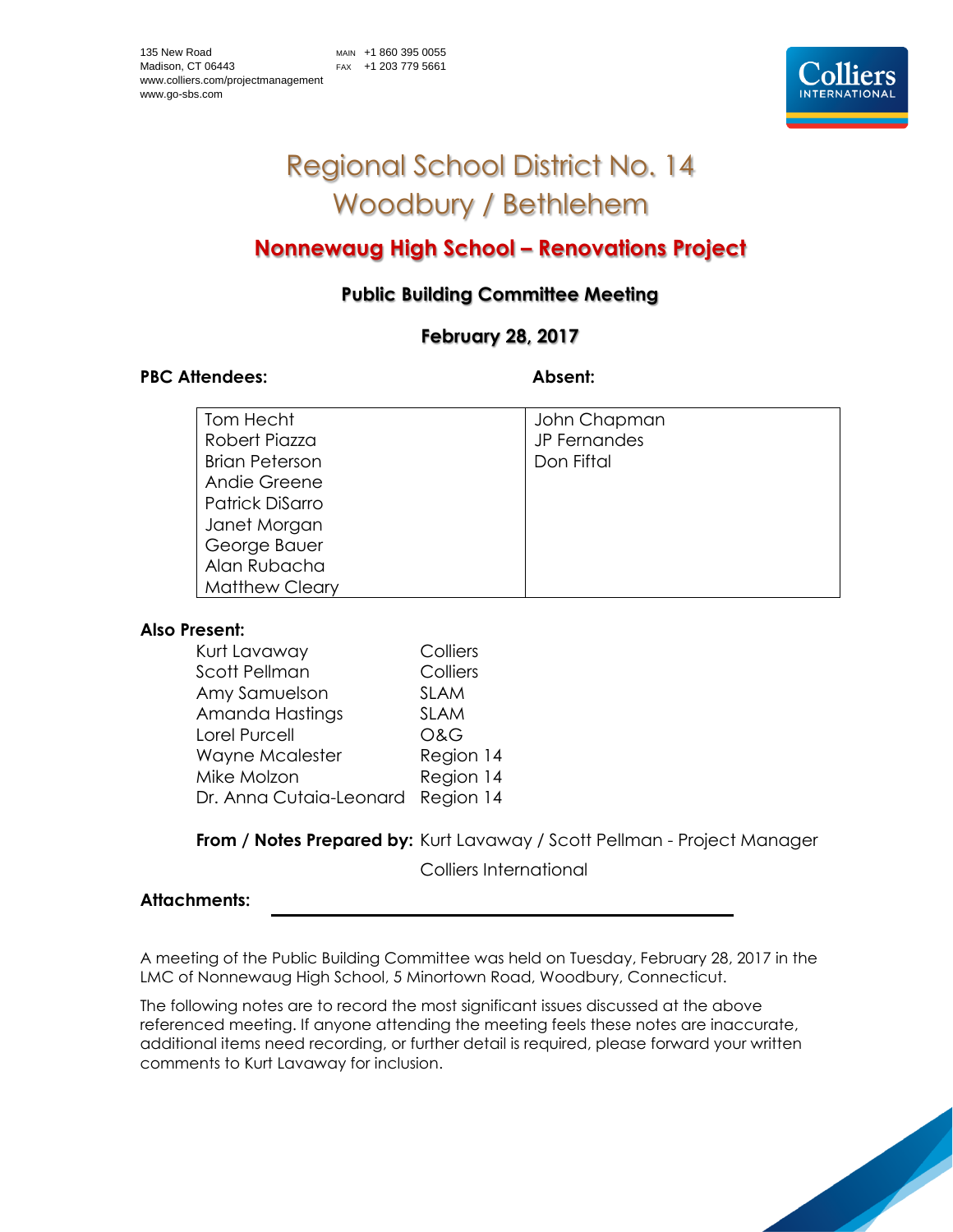

- 1. Call to Order George Bauer called the meeting to order at 6:42 PM.
- 2. OPM presentation Scott Pellman reported on the following:
	- The Design Development package will be completed by the end of the week and new images will be added to the Web site shortly for community outreach. A meeting will be set up with Maria to create a face book page for the project now that the design has developed to a point where more accurate and detailed images are available.
	- There was a construction phasing meeting at SLAM's office which included representatives from O&G, Colliers and Mike Molzon. The meeting focused on MEP coordination and phasing issues for the building and site. System by system replacement and integration within the building and their entry and exit points out to the site infrastructure was reviewed.
	- There will be a security meeting tomorrow 3-1-17 to review the connector from the school to the VoAg building.
	- There was a meeting last week with the administrators to present thoughts on interior finishes. SLAM will provide a full presentation to the committee on the proposed finishes for the project later this evening.
	- A meeting will be set up shortly to identify specific materials, manufacturers and systems that should be specified and may be included as a sole source product for the project. Once the list of materials and systems have been identified it will be determined if a sole source specification will have a cost impact to the project. The list and potential costs will be reviewed with the building committee and if directed will then be submitted to the State. Sole source specified items need to be submitted in writing for review and approval by OSCG&R.
	- Today, Kurt Lavaway dropped off the updated educational specifications and grant extension letter at the OSCG&R office in Hartford. Colliers is currently reviewing potential changes to the high-performance requirements with the State along with newly enacted schematic design meetings. It will be confirmed that the project has progressed to a point where a schematic design meeting will not be required. Colliers and SLAM are currently coordinating the information required for the pending DDR and PCR meetings for project approval.
	- The site survey will be completed by the end of the week, there were some outstanding issues that needed to be addressed. Colliers has been holding the final invoice for the surveyor until the point where the design team accepts the survey as complete for their use.
	- The project is on schedule:
		- o The Design Development drawings will be complete by the end of the week, March 3, 2017
		- o There will be an inland wetland meeting on March 13, 2017
		- o The early package pre-bid Conformance Review (PCR)has been scheduled with the State for March 29, 2017
		- o The Design Development Review (DDR) has been scheduled for April 18, 2017.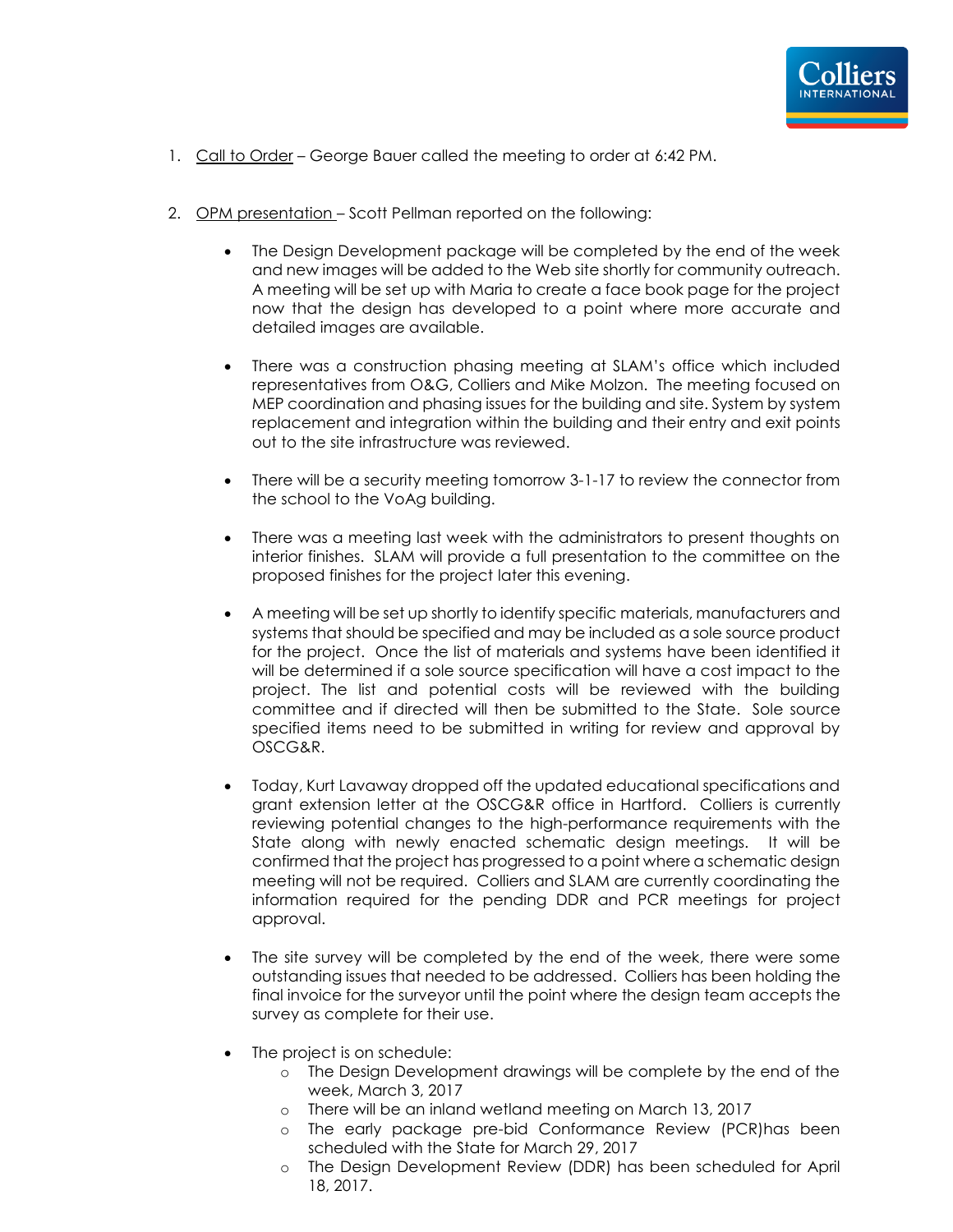

- o The DD estimate will commence at the end of the week and be completed in approximately 3 weeks. The estimates will be reconciled and should be ready to present to the committee in approximately one month.
- Colliers will provide an updated Macro schedule for the next meeting.
- 3. SLAM update Amy Samuelson
	- The Design team met with the athletic department, Vice Principal and Andy Greene to review the site plan that was presented to the committee at the last meeting. There was a lot of discussions concerning traffic flow along with student and parent egress between the waves of buses. There was some concern merging students and parents from two directions into the single exit drive. The proposed solution is not a huge departure from the existing condition due to site constraints however the proposed solution is an improvement. The design team discussed in detail the elements shown on the site plan that will be refurbished. The proposed plan includes new dugouts for baseball and softball, new backstops and pathways to the fields for accessibility. There is also a new layout for shot put and discus. Fencing was discussed that would be included in the turf field alternate.

Question form Matthew Cleary – Will spectators be standing on the walking loop? Response - The setback off the field is 10'-0" and then there is the walking path which is required for accessibility. People can stand on the path or grass areas outside of the field setbacks.

Question from Matthew Cleary – If soccer is playing on the synthetic field (alternate) then football will not be able to practice? Response – The AD will have to address scheduling of the fields, there will not be a ½ size grass practice field if the synthetic field alternate is installed.

Question from George Bauer – If the synthetic field is installed will it be protected with a fence – Response - Yes currently with a 4'-0" high fence but that may not be reimbursable, only 6'- 0" high fences are reimbursed, SLAM to confirm, a 6'-0" high fence might impact visibility of spectators.

Question from Robert Piazza - Should the alternate for the synthetic field be broken out from the track re-surfacing? Response - You would not want to do the synthetic turf without resurfacing the track. Resurfacing the track should be selected before the synthetic field and that can be bid as a spate alternate. The cost to re-surface the track could run approximately \$200,000. It should be noted that by the time the project is completed the track will require resurfacing.

Question from Brian Peterson – Is the concession stand in the project? Response - The design team was waiting for the FEMA mapping before showing the location of the concession/toilet building. SLAM has the data and the base floor elevation has to be 1'-0" above the flood plain.

> The interior designer Amanda Hastings presented finishes along with some of the images previously reviewed. The finishes for the school will be bright and updated. The Design team looked at aerial views of grass and flowering fields for inspiration starting with the carpet, using muted background colors neutral and warm tones throughout adding splashes of colors. Colors are strategically placed. Interior elevations and physical material samples were presented.